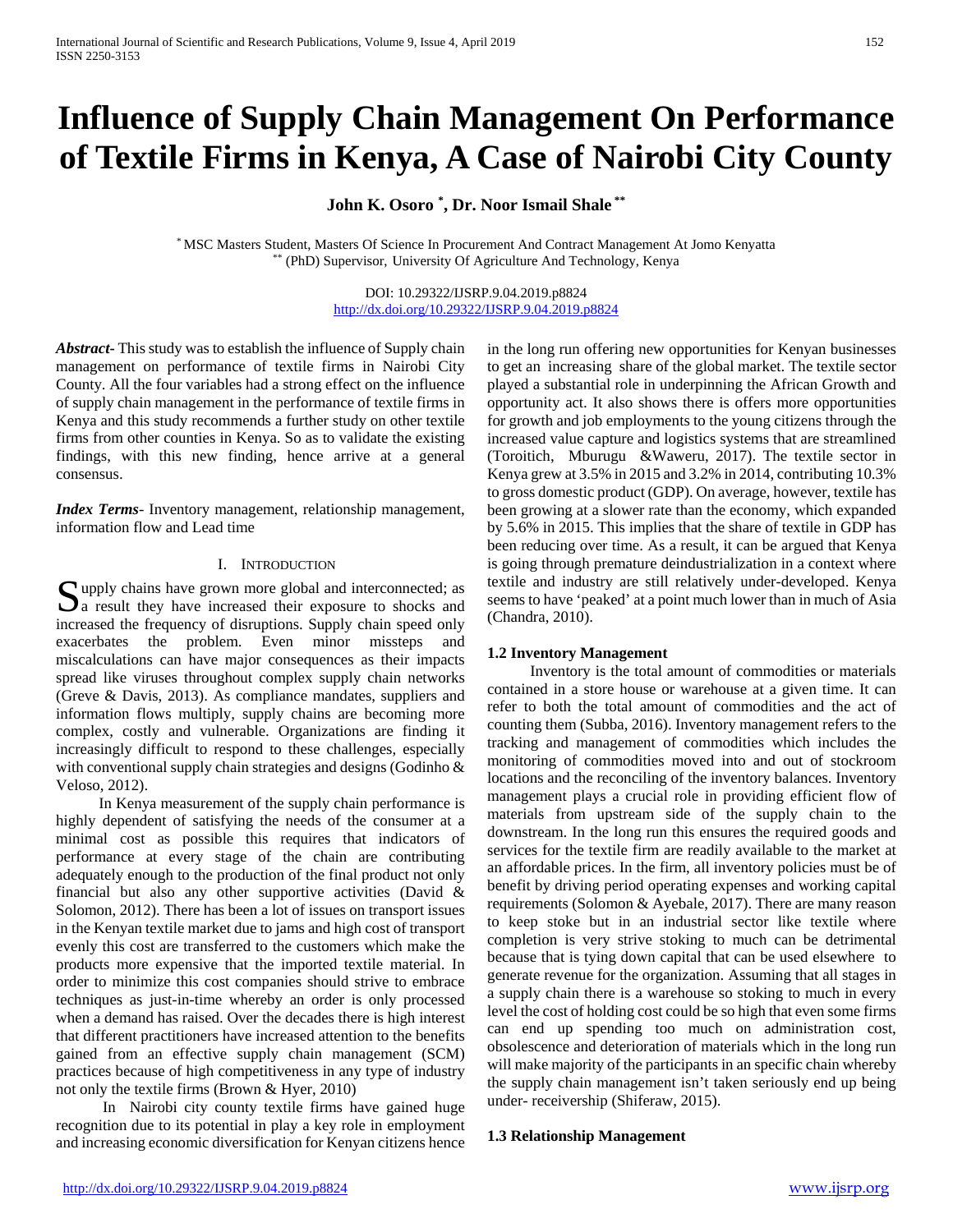This is an approach used by many organizations in aid to improve and strengthen their relationship with the suppliers in order to improve the customer satisfaction in the long run. It also helps in engaging the suppliers in a specific level that will improve the organizations performance. In this case this mean that in any perfect competition market where by the similarities among product are heterogeneous and difficult to differentiate their cannot be a single strategy that can be applicable to all suppliers due to different costs involved by every supplier in producing a single unit (Pervan, Pervan & Ćurak, 2017) In the textile market the is always high level of competition hence more emphasis and focus is shifted to very small elements that impact the returns of the organization. In order for relationship management to work collective unit in improving the performance of the textile firm in relation to the supply chain management improvement all employees and stakeholder in the firm must understand the majority of the benefits accrued by ensuring the organization has health long term relation with their suppliers at all times. This will ensure that all workers in the firm work towards ensuring the procurement goals and organizational resources are collectively utilized in yielding value for money for the customer hence contributing more to the firms demand function (Owuoth & Mwangangi, 2015). According to Pervan *et al.* (2017), the intense competition worldwide and the concept of globalization has led to smaller firms struggling in balancing their expenses with their cost because at the end of the day the market will always remain the same and the primary goal for every firm is to maintain or rather increase their market share on routine basis and the main difference between a world class business that has flourished for more than 10 years with other businesses is how they manage their cash flow and suppliers.

## **1.4 Information Flow**

 Managing information flow (MIF) can often give firms a competitive advantage by providing the right information to the right people in the right format and at the correct time. In many cases, firms and individuals are willing to pay firms for this type of information. The primary purpose of an MIS is to help an organization achieve its goals by providing managers with insight into the regular operations of the organization so that they can control, organize, and plan more effectively and efficiently (Osei-Tutu, 2016). One important role of the MIS is to provide the right information to the right person in the right fashion at the right time. In short, an MIS provides managers with information, typically in reports, that support effective decision making and provides feedback on daily operations. Note that business transactions can enter the organization through traditional methods or via the Internet or an extranet connecting customers and suppliers to the firm's transaction processing systems ((Pervan et al., 2017). According to Omisore (2014), the use of management information systems spans all levels of management. That is, they provide support to and are used by employees throughout the organization. Data that enters an MIS originates from both internal and external sources. The most significant internal source of data for an MIS is the organization's various TPSs and ERP systems and related databases

# **1.5 Lead Time**

 According to Normanyo, Ansah and Asante (2016) It is obvious to take note that these days especially in the textile sectors demand and supply will never be the same at all time but one of the main priorities in majority of the organizations is to come up with mechanisms to reduce the taken in distribution and supply of the products demanded at the market. These also require a continuous update and follow up of the cycle of demand by forecasting the quantities which might be ordered in the next purchase. Due to increased competitive levels and changes in the market it almost uncertain that any firm can know for sure their demand level. Regardless of the time take from point of order to need satisfaction proper understanding of the competitive nature from other suppliers and distributors in order to stay proactive and remain competitive win not only the local market but also the global market. According to Lysons and Farrington (2013) When firm compete the main focus should be to ensure that they remain at the market and retain their market share especially in the textile industry whereby their products are heterogeneous this will ensure that the cost of production is reduced, minimum waste and increasing returns

# **1.6 Performance of Textile Firms**

 Performance is the competency of an organization to transform the resources within the firm in an efficient and effective manner to achieve organizational goals (Barasa, Simiyu, & Iravo, 2015). Organizational goals vary depending on the purpose for which they are established. Business organizations, like textile firms, have profit, growth and survival as the main goals. The popular ratios that measure corporate performance can be summarized as profitability and growth: return on assets (ROA), return on investment (ROI), return on equity (ROE), and return on sale (ROS), revenue growth, market shares, stock price, sales growth, liquidity and operational efficiency. According to Chandra (2010), proposed two measures of return on assets and sales growth for measuring firm performance: objective (actual amount) and subjective (perception). If objective performance measures are available, they should be utilized otherwise, subjective performance measures will be the alternative due to the absence of accurate objective performance measures. The competition keeps on increasing in today's and the only firms that remain at the global markets are those with strong supply value chain with a back bone of a reliable competitive advantage. In any case supply chain as a benefit to many firms seeking to flourish in this dynamic world by helping the firms in solving and managing risks also complexities in the global are sourcing market. Integration and team work is so crucial for the success of an effective and efficient supply chain activity from upstream to downstream. Also the participants of the supply chain function must focus on achieving the same goals and objectives, the supply chain function is characterized by long health relationship with the suppliers, the flow of materials from the right source, at the right or rather best price, at the right quantity, right quality and distributed to the right location at the required time (Ogot, 2014).

## II. RESEARCH DESIGN

 The research design in this study was descriptive research design. The study describes the phenomena of this study in details with the help of both qualitative and quantitative research design.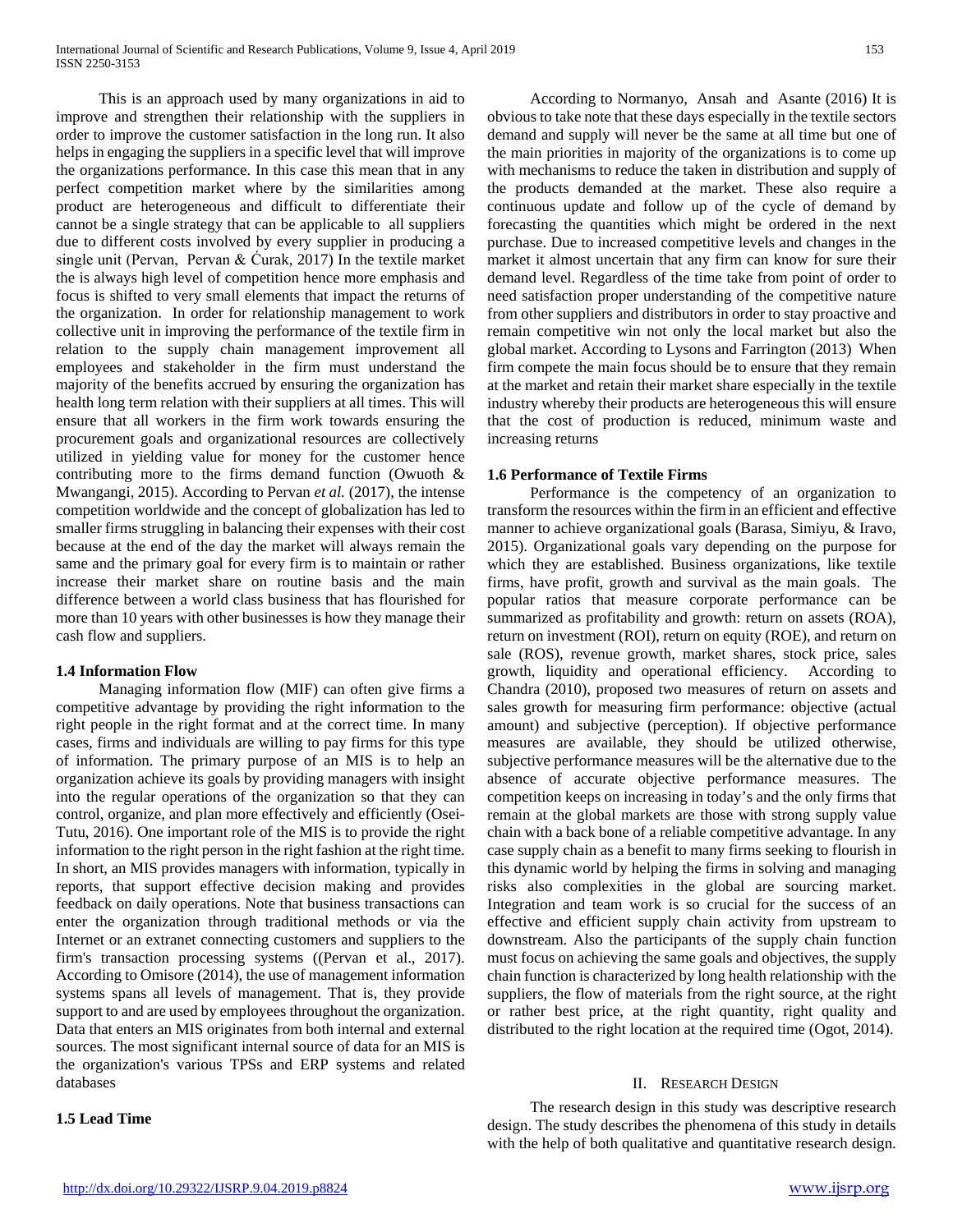This approach allows both the qualitative and qualitative approaches to complement each other in addressing the research problem the study is trying to solve (Cheng, Fung Kei,2014).. The design was very helpful considering the level of competition which increases every minute it is imperative to ignore the times of events that have a cause-effect on the perforce of textile industry and this approach puts more emphasis on matters at hand rather than the past and the future which is uncertain. Finally it provides facts and suggestions on relationship between variables and their apparent causes (Franzosi, Roberto; Doyle, Sophie; MeClelland, Laura; Putnam, Caddie & Civari, Stefanie, 2013).

# **2.2 Reliability Analysis**

 This study undertook a pilot test of the research instruments in a view to determine reliability of the data collection instruments, also known as the questionnaires. The Cronbach's alpha was used to measure internal consistency of the operation under this study. According to (Saunders et al., 2012) the Alpha value threshold results at 0.7 and above is good. Alpha values greater than 0.9 ( $\alpha \ge 0.9$  is Excellent) can be considered excellent, $\alpha \ge 0.7$  but < 0.9, considered good,  $\alpha \ge 0.6$  but  $\alpha \le 0.7$ considered acceptable, α≥ 0.5 but <0.6 considered poor, while alpha values less than 0.5 ( $\alpha$  < 0.5) are considered unacceptable. This is in line with Kothari (2011). The study benchmarked its reliability test against these alpha values for all the variables under this study.

 The results, shown in table 4.2 below, all the variables were found acceptable with alpha levels above the 0.7 threshold. More specifically, inventory management had the highest reliability ( $\alpha$ =0.891) followed by performance of textile firms ( $\alpha$ =0.871) then relationships management ( $\alpha$ =0.788), then information flow  $(\alpha=0.783)$  and lead time was  $(\alpha =0.793)$  had the lowest respectively. This finding is in line with the findings of Osorio et al. (2015). The study found that the analysis was reliable and could be used for further investigation.

## **Table 2.1 Reliability Coefficients**

| Variable                     | Cronbach's Alpha |
|------------------------------|------------------|
| Inventory management         | 0.891            |
| Supplier Relationship        | 0.788            |
| <b>Information Flow</b>      | 0.833            |
| Lead Time                    | 0.793            |
| Performance of Textile firms | 0.871            |

## **2.3 Pearson Correlation Analysis**

 The study further conducted inferential statistics entailing both Pearson and regression analysis with a view to determine both the nature and respective strengths of associations between the conceptualized predictors (independent variables) and performance (dependent variable) for Textile firms.

# **Table 2.2Model Correlation of all Variables**

|                         |                            | Inventory<br><b>Management</b> | p<br><b>Managemen</b><br>t | <b>Relationshi Information Lead Time</b><br><b>Flow</b> |          | <b>Performance</b><br>оf<br><b>Textile</b><br>Man.Firms. |
|-------------------------|----------------------------|--------------------------------|----------------------------|---------------------------------------------------------|----------|----------------------------------------------------------|
| Inventory               | <b>Pearson Correlation</b> |                                | $-.239$                    | .000                                                    | $.837**$ | .250                                                     |
| Management              | $Sig. (2-tailed)$          |                                | .454                       | 1.000                                                   | .001     | .486                                                     |
|                         | N                          | 86                             | 86                         | 86                                                      | 86       | 86                                                       |
| Relationship            | <b>Pearson Correlation</b> | $-.239$                        |                            | .258                                                    | $-.200$  | .583                                                     |
| Management              | $Sig. (2-tailed)$          | .454                           |                            | .418                                                    | .533     | .077                                                     |
|                         | N                          | 86                             | 86                         | 86                                                      | 86       | 86                                                       |
|                         | <b>Pearson Correlation</b> | .341                           | .258                       |                                                         | .258     | .327                                                     |
| <b>Information Flow</b> | $Sig. (2-tailed)$          | 1.000                          | .418                       |                                                         | .418     | .356                                                     |
|                         | N                          | 86                             | 86                         | 86                                                      | 86       | 86                                                       |
|                         | Pearson Correlation        | $.837**$                       | $-.200$                    | .258                                                    |          | $-.250$                                                  |
| Lead Time               | Sig. (2-tailed)            | .001                           | .533                       | .418                                                    |          | .486                                                     |
|                         | N                          | 86                             | 86                         | 86                                                      | 86       | 86                                                       |
| Performance of          | <b>Pearson Correlation</b> | .250                           | .583                       | .327                                                    | $-.250$  |                                                          |
| Textile                 | $Sig. (2-tailed)$          | .486                           | .077                       | .356                                                    | .486     |                                                          |
| Man. Firms.             | N                          | 86                             | 86                         | 86                                                      | 86       | 86                                                       |

\*\*. Correlation is significant at the 0.01 level (2-tailed).

 From the findings, a positive correlation is seen between each variable and performance. The strongest correlation was established between Inventory Management and performance $(r =$  0.570), and the weaker relationship found between Inventory Management and performance  $(r = -0.112)$ . Relationship Management and information flow were found to be strongly and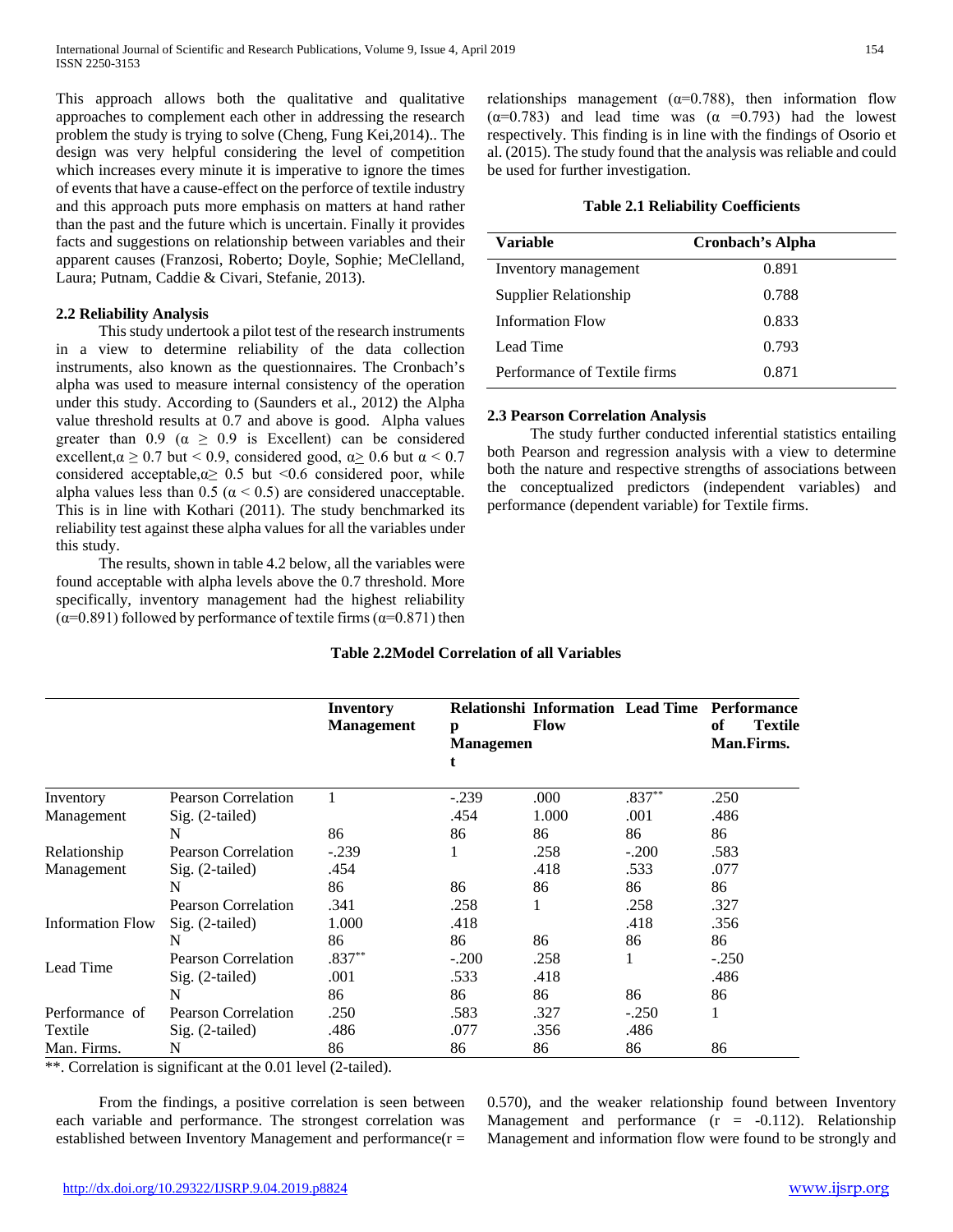positively correlating with performance of Textile firms correlation coefficient of -0.053 and 0.178 respectively. This is tandem with the findings of Kothari (2011), who observed that all the independent variables were found to have a statistically significant association with the dependent variable at over 0.05 level of confidence.

#### III. REGRESSION ANALYSIS

 To establish the degree of influence of Textile firms on performance, a regression analysis was conducted, with the assumption that: variables are normally distributed to avoid distortion of associations and significance tests, which was achieved as outliers were not identified; a linear relationship between the independent variables and dependent variable for accuracy of estimation, which was achieved as the standardized coefficients were used in interpretation. The regression model was as follows:

$$
Y = \alpha + \beta_1 X_1 + \beta_2 X_2 + \beta_3 X3 + \epsilon
$$

Performance of Textile firms =  $\alpha + \beta_1$  (Inventory Management) +  $\beta_2$  (Relationship Management) +  $\beta_3$  (Information  $Flow$ ) +  $\beta$ <sub>4</sub> (Lead Time) + error term.

 Regression analysis produced the coefficient of determination and analysis of variance (ANOVA). Analysis of variance was done to show whether there is a significant mean difference between dependent and independent variables. The ANOVA was conducted at 95% confidence level.

## **Model Goodness of Fit**

 Regression analysis was used to establish the strengths of relationship between performance of textile firms for (dependent variable) and the predicting variables; Inventory Management, Relationship Management, information flow and lead time (independent variables). The results showed a correlation value (R) of 0.761 which depicts that there is a good linear dependence between the independent and dependent variables. This is tandem with the findings of Githui (2012).

**Table 2.3 Model Goodness of Fit**

| R     | $\mathbf{R}^2$ | Adjusted $\mathbb{R}^2$ | Std. Error of the<br><b>Estimate</b> |  |
|-------|----------------|-------------------------|--------------------------------------|--|
| 0.851 | 0.761          | 0.798                   | 0.057                                |  |

a. Predictors: (Constants), Inventory Management, Relationship Management, information flow and lead time b. Dependent Variable: performance of textile firms

 With an adjusted R-squared of 0.761, the model shows that inventory management, relationship management, information flow and lead time explain 76.1% of the variations on performance of textile firms while 23.9% is explained by other indicators which are not inclusive in study or model. A measure of goodness of fit synopses the discrepancy between observed values and the values anticipated under the model in question. This finding is in line with the findings of Mbaka (2017).

#### **3.2 Analysis of Variance (ANOVA)**

 From the results in table 4.22, analysis of variance statistics was conducted to determine the differences in the means of the dependent and independent variables to show whether a relationship exists between the two. The P-value of 0.05 implies that performance of textile firms has a significant relationship with Inventory Management, Inventory Management, Relationship Management and information flow which is significant at 5 % level of significance. This is in line with the findings of Kamau (2013), who observed that this also depicted the significance of the regression analysis done at 95% confidence level. This implies that the regression model is significant and can thus be used to evaluate the association between the dependent and independent variables. This is in line with the findings of Mogere,et al. (2013) who observed that analysis of variance statistics examines the differences between group means and their associated procedures.

|  |  | <b>Table 3.1ANOVA</b> |
|--|--|-----------------------|
|--|--|-----------------------|

|              | <b>Sum of Squares</b> | df | <b>Mean Square</b> |      | Sig. |  |
|--------------|-----------------------|----|--------------------|------|------|--|
| Regression   | 4.143                 |    | 1.046              | .451 | .003 |  |
| Residual     | 6.432                 | 85 | .485               |      |      |  |
| <b>Total</b> | 10.57                 | 86 |                    |      |      |  |

#### **3.3 Regression Coefficients of Determination**

 To determine the relationship between the independent variables and the dependent variable and the respective strengths, the regression analysis produced coefficients of determination. Findings in table 4.23 above reveal a positive relationship between motivation of employees for job satisfaction and all the independent variables. Taking the regression model:  $Y = \alpha + \beta_1 X_1 + \beta_2 X_2 + \beta_3 X_3 + \beta_4 X_4 + \varepsilon$ ; where,

Y= Performance of Textile firms;

 $\alpha$  = Constant;  $\beta_1$ .  $\beta_4$  = Beta coefficients; X1 = Inventory Management  $X_2$  = Relationship Management;  $X_3$  = information flow;  $X_4$  = Lead time and  $\varepsilon$  = Error term, from the result shown below, it's clear that when all the independent variables are regressed against the dependent variable the constant gives a negative result meaning there is a strong relationship and how each predictor has an effect on the dependent variable.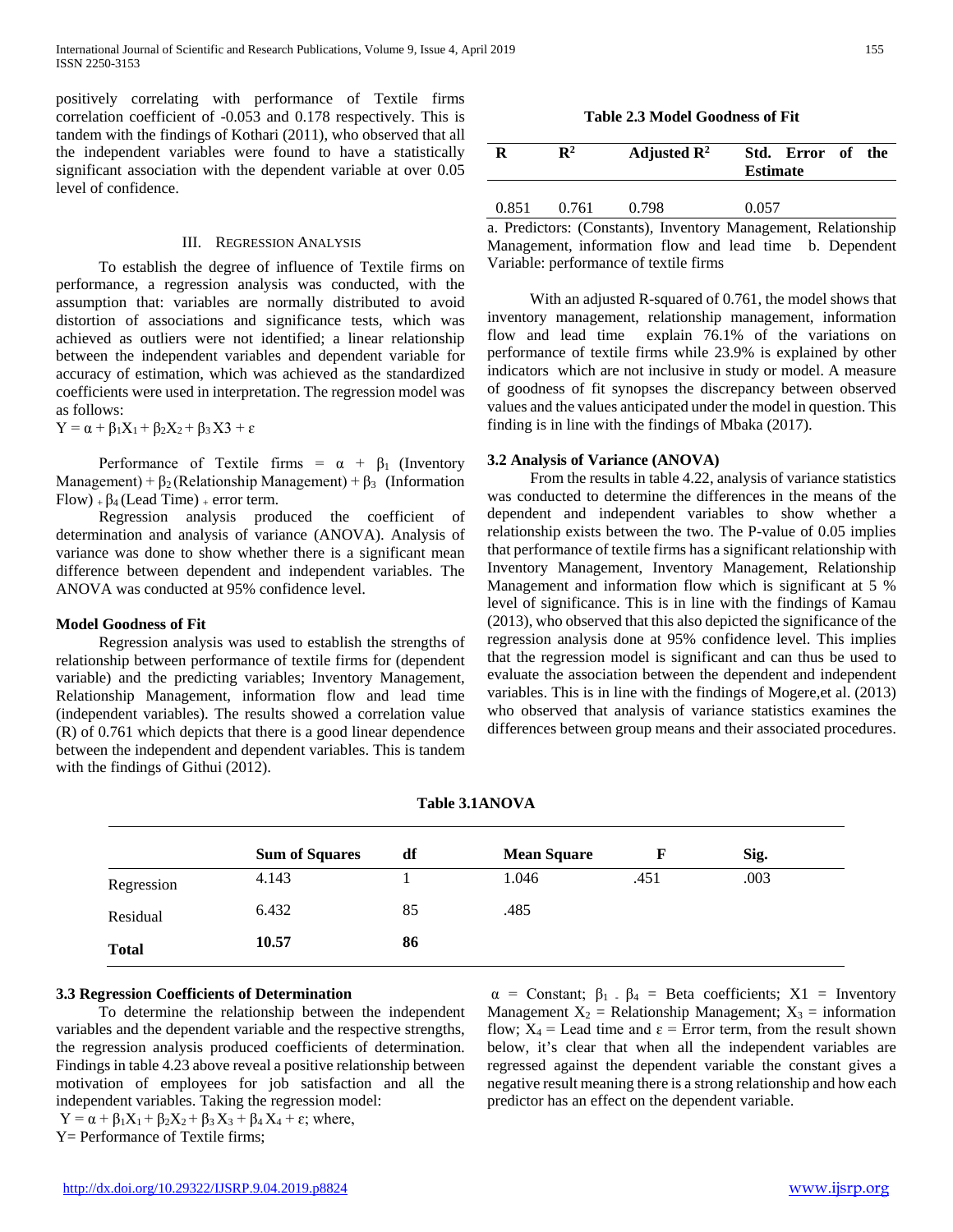|                             | <b>Unstandardized</b><br><b>Coefficients</b> |                   | <b>Standardized</b><br><b>Coefficients</b> |          | Sig. |
|-----------------------------|----------------------------------------------|-------------------|--------------------------------------------|----------|------|
|                             | B                                            | <b>Std. Error</b> | <b>Beta</b>                                |          |      |
| (Constant)                  | $-.183$                                      | .060              |                                            | $-1.143$ | .023 |
| <b>Inventory Management</b> | .423                                         | .112              | .838                                       | 5.471    | .000 |
| Relationship                | .249                                         | .068              | .162                                       | 2.471    | .041 |
| Management.                 |                                              |                   |                                            |          |      |
| Information Flow.           | .374                                         | .059              | .587                                       | 4.386    | .000 |
| Lead Time                   | .647                                         | .115              | .321                                       | 2.654    | .017 |

**Table 3.2 Regression Coefficient Results**

a. Predictors: (Constants), Inventory Management, Relationship Management, information flow and lead time

b. Dependent Variable: performance of textile firms

 A unit change in Lead time would thus lead to a 0.647 effect on performance of textile firms for ceteris paribus; while a unit change in Lead time would have an effect of 647 change in on performance of textile firms, a unit change in inventory management would have an effect of .423 change in on performance of textile firms also a unit change in Relationship Management would have an effect of .249 change in on performance of textile firms and finally a unit change in information flow would have an effect of .374, change on performance of textile firms. This finding is in line with the findings of Mbaka (2017). This implies that among other factors, Inventory Management, Relationship Management, information flow and Lead Time are significant determinants of performance of textile firms.

#### IV. CONCLUSION

 In view of the above findings, the following conclusions were drawn in line with the research objectives. Inventory management remains central to the performance of textile firms in Nairobi City County. Involvement of inventory management is paramount and has direct impacts on performance of textile firms. Relationship management is fundamental to the understanding of poor performance of the textile firms and has direct impacts on performance of textile firms in Kenya. The use of information flow has positive impact on performance of the textile firms in Kenya. However, the information flow of the textile firms is not elaborate enough to support firm's functions. Adherence to lead time is crucial for the understanding of firm performance and has direct impacts on performance of textile firms in Kenya. Lead time help in streamlining procurement processes in the firms by, for instance, setting out the Re-order Levels for the purpose of expediting the orders when need arises and the application of Just in Time as the best practices.

#### **REFERENCES**

- [1] African Cotton & Textile Industries Federation (ACTIF) (2013).Policy Research on the Kenyan Textile Industry.Nairobi: ACTIF.
- [2] .Amemba, C.S., Nyaboke, P.G., Osoro, A., & Mburu, N. (2013). Challenges affecting public procurement performance process in Kenya.International Journal of Research in Management, 3(4), 41-55
- [3] Barasa, P. W., Simiyu, G. N., & Iravo, M. A. (2015, June). impact of supply chain collaboration practice on the performance of Steel Manufacturing

Companies in Kenya European Journal of Logistics Purchasing and Supply Chain Management, Vol.3 (No.2), 28-39.

- [4] Bernama M 2013 M. Zhang & B. Huo, "The impact of dependence and trust on supply chain integration," International Journal of Physical Distribution & Logistics Management, 43, 544-563
- [5] Billy Gray, Erick C., Jones, Yvette Weatherton, RestuSunarto-Bussey, Harrison Armstrong (2013). Utilizing Pipeline Quality and Facility Sustainability to Optimize Crude Oil Chains"The International Journal of Supply Chain Management Vol.2.
- [6] Brown, B., & Hyer, N. (2010). Managing Supply Chain practices: A Team-Based Approach. (International ed.). Singapore: McGraw-Hill.
- [7] Burnette, M., Stank, T., & Dittmann, P. (2014). Global supply chains. Faculity at the University of Tennessee McGraw-Hill Professional.
- [8] Byrne, B. M. (2010). Structural Equation Modeling with AMOS: Basic Concepts, Applications, and Programming. New York, NY: Routledge.
- [9] Chandra, P. (2010). Project Planning, Analysis, Selection, Financing, Implementation and Review (7th Ed.). New Delhi: Tata McGrawHill Education.
- [10] Cheng, Fung Kei (2014).Utilising Computer-Assisted Qualitative Data Analysis Software. Retrieved from http://atlastiblog.wordpress.com/2014/06/13/utilising-computer-assistedqualitative-data- analysis-software-in-buddhist-canonical-analysis.
- [11] Chiesser, G. (2015). What is at stake Qu'est ce que l'enjeu? Paradoxes Problematics. Sage publicationsCreswell, J. W. (2013). Qualitative inquiry and research design: Choosing among five approaches (3rd ed.). Thousand Oaks, CA: Sage.
- [12] Creswell, J. W., & Plano Clark, V. L. (2011). Designing and conducting mixed methods research (2nd ed.). Thousand Oaks, CA: Sage Publications, Inc.
- [13] Creswell, J. W. (2013). Research design: Qualitative, quantitative, and mixed methods approaches. Sage publications.
- [14] Croswell, J. W., (2013), Research design: Qualitative, quantitative and mixed methods approaches.Sage Publications
- [15] David, K., & Solomon, M. G. (2012). Fundamentals of Information Systems Security. canada: Jones & Bartlett learning .
- [16] Dianah, M. N. & Joseph, M. M. (2012). Firm Efficiency Differences and Distribution in the Kenyan Manufacturing Sector. African Development Review, 24 (1), 52–66
- [17] Donald Bowersox, D. C., & Cooper, M. B. (2012). Supply Chain Logistics Management 4<sup>th</sup> Edition. Firth, R., 1951. Elements of Social Organization. Watts, London.
- [18] Elger (1962). Theory of Performance. Performance of supply chain systems; and mixed method approach theses. (4th ed.). Los Angeles: Sage.
- [19] Emery, N. & Trist, K. (1960).Socio-technical Systems Theory of Acceptance. International Journal of Production Research, 49(8), 2285 - 2300.
- [20] Fuzile, L. (2015). Public Sector Supply Chain Management Review. Republic of South Africa: Department of National Treasury.
- [21] Gallegoa, J. M., Gutiérreza, L. H., & Lee, S. H. (2011). A Firm-Level Analysis of ICT Adoption in an Emerging Economy:Evidence from the industries of columbia. Southeastern Louisian University USA: Department of Management and Business Administration.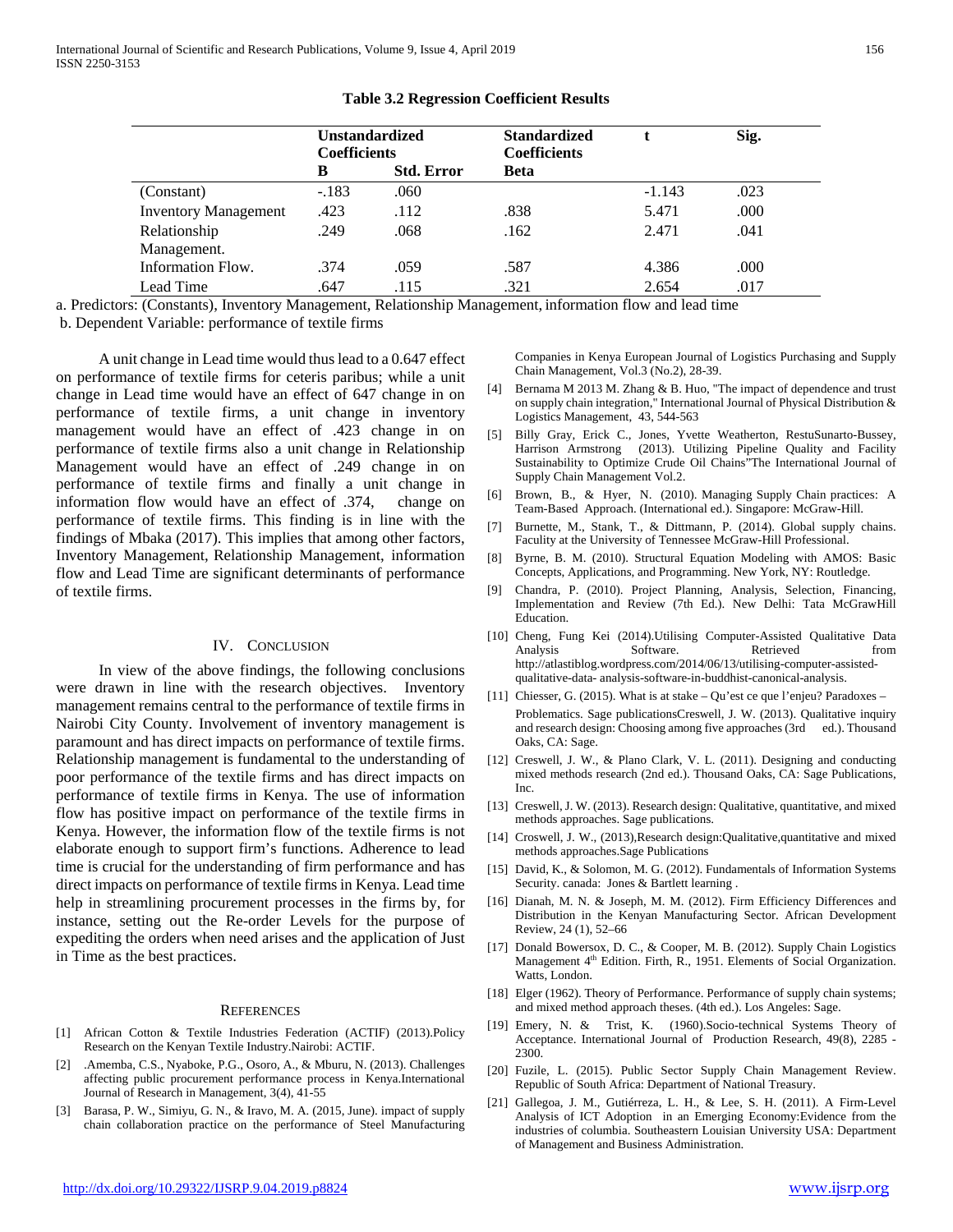- [22] Gamerschlag, R., Möller, K., & Verbeeten, F. (2010). Determinants of voluntary CSR disclosure: empirical evidence from Germany. Review of Managerial Science, 1-30.Gatari, N. C. (2014). Challenges Facing Implementation of Green Procurement In Manufacturing Sector in Kenya: A Case Study of Unga Limited Kenya , , . European Journal of Business Management, 2(1), 161-173.
- [23] Gilaninia, S., Taleghani, M., Mousavian, S. J., Jalilvand, S., Khanjani, S., Rad, M. S., et al.(2012, january). Impact of Supply Chain dimensions on Customer Satisfaction. Kuwait
- [24] Githui M (2012). Responsible Purchasing and Supply Chain Management in Kenya: A Critical
- [25] Analysis of the Ethical Considerations in Procurement Management. European Journal of Business and Management. Vol 4, No.3.
- [26] Glock, C. (2011) Lead time reduction strategies in single-vendor-singlebuyer integrated inventory model with lot size-dependent lead times and stochastic demand. International journal of production economics. Vol 143Chapter of Arabian Journal of Business and Management Review, 1(5), 109-111.
- [27] Godinho, F. & Veloso, S. (2012) From time based competition (TBC) to quick response manufacturin (QRM): The evolution of research aimed at lead time reduction.
- [28] International journal of advanced manufacturing technology. Vol 64, issue 5-8, p. 1177-91.
- [29] Greve, C. & Davis, J. (2013). Recovering lost profits by improving reverse logistics. Pittsburg;Greve and Davis Publications.
- [30] Hausman, W. H. (2012). The practice of supply chain management: where theory and application converge. CA; Kluwer.
- [31] Flumian, M., (2018). Innovations in Public Services Delivery: Issue No. 6: The Management of Integrated Service Delivery: Lessons from Canada (No. IDB-DP-00576). Inter-American Development Bank
- [32] Franzosi, Roberto; Doyle, Sophie; MeClelland, Laura; Putnam, Caddie & Civari, Stefanie (2013).Quantitative Narrative Analysis Software Options Compared: PC-ACE & CAQDAS(ATLAS.ti, MAXqda, and NVivo). Retrieved from
- [33] Friedman, K. (1956, 1957). Tendering Theory. The better understanding of supply chain management selection and practices. New York: Routledge.
- [34] Hwang, Y. (2011). Investigating the Influence of Cultural Orientation and Innovativeness on ERP Adoption. Journal of Global Information Technology Management, 14(3), 64-70.
- [35] Jader, J. (2012) Lead Time Reduction: Improving the Customer's Service Experience.
- [36] Jeffreys, B. J., & Thomas, O. (2010). challenges facing supply chain management in the oil marketing companies in Kenya. Nairobi: University of Nairobi.
- [37] Johnson, B. & Christensen, L. (2012), Educational Research: Quantitative, Qualitative and Mixed Approach (4th ed.). California: SAGE \Publications Ltd.
- [38] Kamau, I. (2013). Buyer-Supplier relationships and organizational performance among large manufacturing firms in Nairobi-Kenya. Unpublished MBA thesis, University of Nairobi.
- [39] Kamau, S., (2016). Performance measurement practices and operational performance of manufacturing firms in Kenya. University of Nairobi Library Repository.
- [40] Kara, H (2012) Research and Evaluation for Busy Practitioners: A Time-Saving Guide, Bristol: The Policy Press.
- [41] Kariuki, E. N., &Aduda, J., (2016). Procurement Performance Measurement in Commercial Banks in Kenya. International Journal of Business Strategies, 1(1), 10-25.
- [42] Karungani, W.P. &Ochiri, G.(2017). Effect of internal procurement processes on organizational performance a case of Nairobi. International Journal of Economics, Commerce and Management United Kingdom, 5(7).
- [43] Katz. P. (1955). Skills Theory. The Three skilled knowledge education. California: SAGE Publications Ltd.
- [44] Kelly, B., (2014). The Influence of Corporate Reputation on Supplier Selection and Termination (Doctoral dissertation, Waterford Institute of Technology).
- [45] Kelly, S., & MacDonald, P., (2016). A look at leadership styles and workplace solidarity communication. International Journal of Business Communication, 2329488416664176.
- [46] Kenya Association of Manufacturers (KAM). (2015). Kenya Manufacturers & Exporters
- [47] Directory, (11th ed.). Nairobi: Kenya Association of Manufacturers. Kenyan textile and fashion industry (2015) the role of fashion designers and small tailors in the fiber to fashion value chain. Retrieved from http://www.www.east-africa.hivos.org
- [48] Kerzner, H., &Kerzner, H. R., (2017). Project management: a systems approach to planning, scheduling, and controlling. John Wiley & Sons.
- [49] Kiage, J.O. (2013). Factors Affecting Procurement Performance: A Case of Ministry of Energy Published by Asian Society of Business and Commerce Research 54;International Journal of Business and Commerce Vol. 3, No.1: Sep 2013[54-70] (ISSN: 2225- 2436)
- [50] Kilonzo, M. D., (2017). Procurement Ethics and Organizational Performance of Animal Feeds Manufacturing Firms In Kenya.
- [51] Klatt, F., (2015). Performance-based Specifications in Public Procurement: Exploring the Case of Germany (Bachelor's thesis, University of Twente).
- [52] KIPPRA. (2016). Kenya Economic Report. Nairobi: Kenya Institute For Public Policy Research and Analysis.
- [53] Kothari, C.R (2011). Research Methodology. Methods and Techniques. New Delhi: New AgeInternational Publishers. (2nd Edition).
- [54] Kumar, T.M. (2015). E-Governance for Smart Cities. New York: Heidelberg Publishers
- [55] Lee, E., & Wang, Y. (2011). An integrated resource management view of facilities management Washington DC: Pearson Education .
- [56] Livermore, R., & Rippa, P. (2011). ERP Implementation: A Cross Cultural Perspective . Journalof Global Information Technology Management(14(3)), 25-26.
- [57] Lysons, K., & Farrington, B. (2013). Purchasing and Supply Chain management. UK: pearson publishers.
- [58] Macharia, N. W.,Iravo, M.A,Ondabu, I.T. & Ombu, K. (2015).Effects of Information Technology on Performance of Logistics Firms in Nairobi County. International Journal of Scientific and Research Publications, 5(4)
- [59] Mai, J. E., (2016). Looking for information: A survey of research on information seeking, needs, and behavior. Emerald Group Publishing.
- [60] Mailu, E., (2017). The Influence of strategic procurement practices on organizational performance of United Nations Agencies in Kenya-The Case of the United Nations Development Programme (Doctoral dissertation, Strathmore University).
- [61] Makali, J., & Chirchir, M. M., (2015). Ethics and Procurement Performance of Humanitarian Organizations in Kenya (Doctoral dissertation, Doctoral Dissertation, University of Nairobi).
- [62] Mbaka, A.O. (2017). Influence of Integrated Financial Management Information System on Supply Chain Effectiveness: A Case of Kirinyaga County Government. Unpublished MSc Thesis, Nairobi: United States International University-Africa
- [63] Miles, M., Huberman, M. & Saldaña, J. (2014). Qualitative data analysis: A methods source book. Thousand Oaks, CA: Sage Publications
- [64] Mogere, K., Oloko, M. & Okibo, W. (2013).Effect of Inventory management practices on Operational Performance of Tea Processing Firms: A Case Study of Gianchore Tea Factory, Nyamira County, Kenya. The International Journal of Business & Management, 1 (5), 12-27
- [65] Monczka, R. M., Handfield, R. B., Giunipero, L. C., & Patterson, J. L., (2015). Purchasing and supply chain management. Cengage Learning.
- [66] Muindi, J. M., (2017). The effectiveness of Strategic Human Resource Management Practices in Enhancing Performance: A Case of the Office of the Attorney-General and Department Of Justice in Kenya (Doctoral dissertation, United States International University-Africa).
- [67] Mullins, L.J. (2010),Management& Organizational Behaviour,9Th Edition Financial Times Pitman Publishing.
- [68] Mundia, C., Langat, E.K., & Lelegwe, S.(2015). Effect of Information System on Upstream Supply Chain Management among Supermarkets in Nakuru Town, Kenya. International Journal of Economics, Finance and Management Sciences. 3(5), 535-540.
- [69] Muthuri, J. N., & Gilbert, V. (2011). An institutional analysis of corporate social responsibility In Kenya. Journal of Business Ethics, 98(3), 467–483.